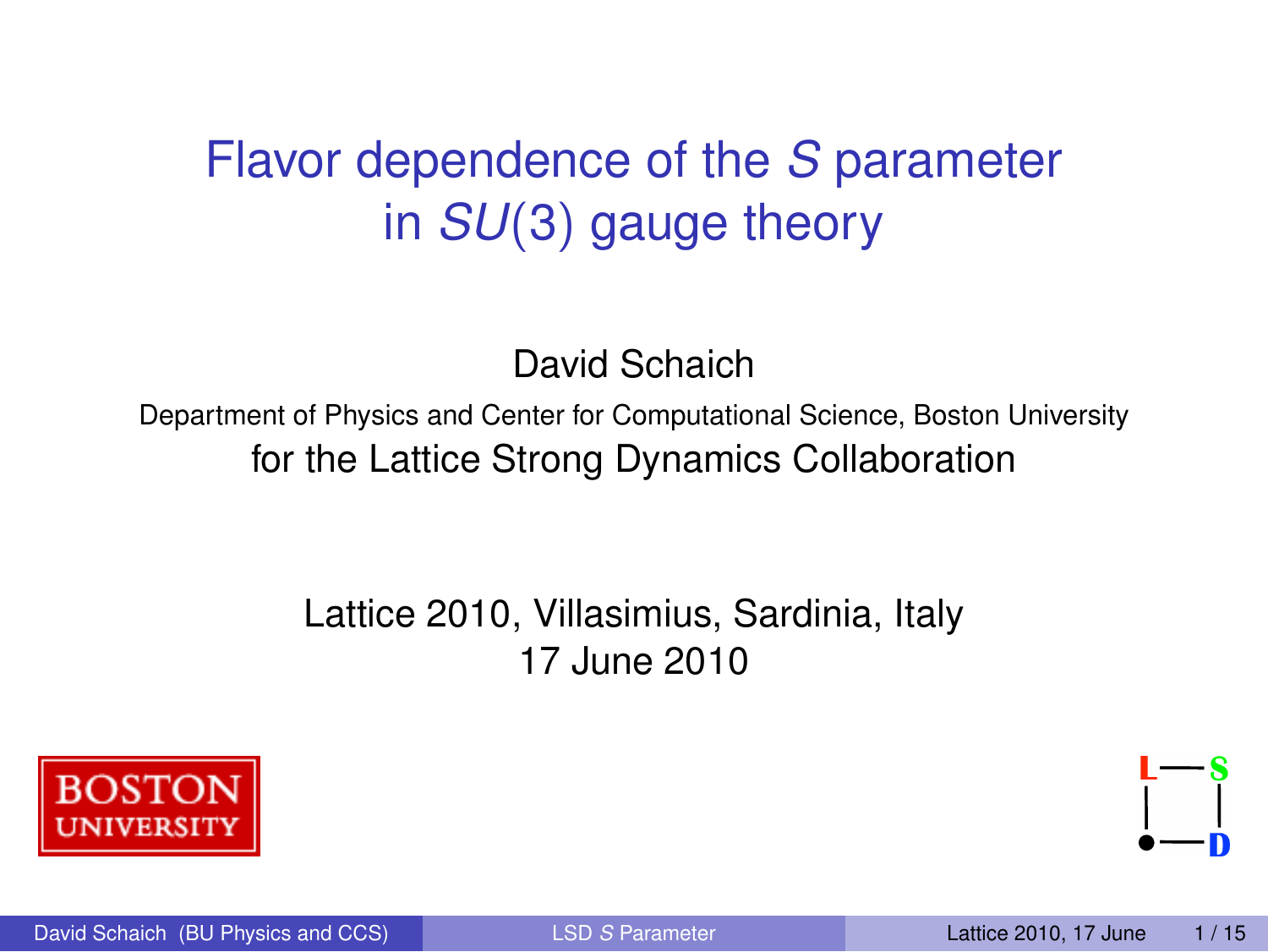### Lattice Strong Dynamics (LSD) Collaboration

Argonne James Osborn

Boston Adam Avakian, Ron Babich, Richard Brower,

Saul D. Cohen, Claudio Rebbi, DS

Harvard Mike Clark

Livermore Michael Cheng, Pavlos Vranas

MIT Fu-Jiun Jiang

UC Davis Joseph Kiskis

Maryland Mike Buchoff

Yale Thomas Appelquist, George Fleming, Meifeng Lin, Ethan Neil, Gennady Voronov

Formed in 2007 to pursue non-perturbative studies of strongly interacting theories likely to produce observable signatures at the Large Hadron Collider.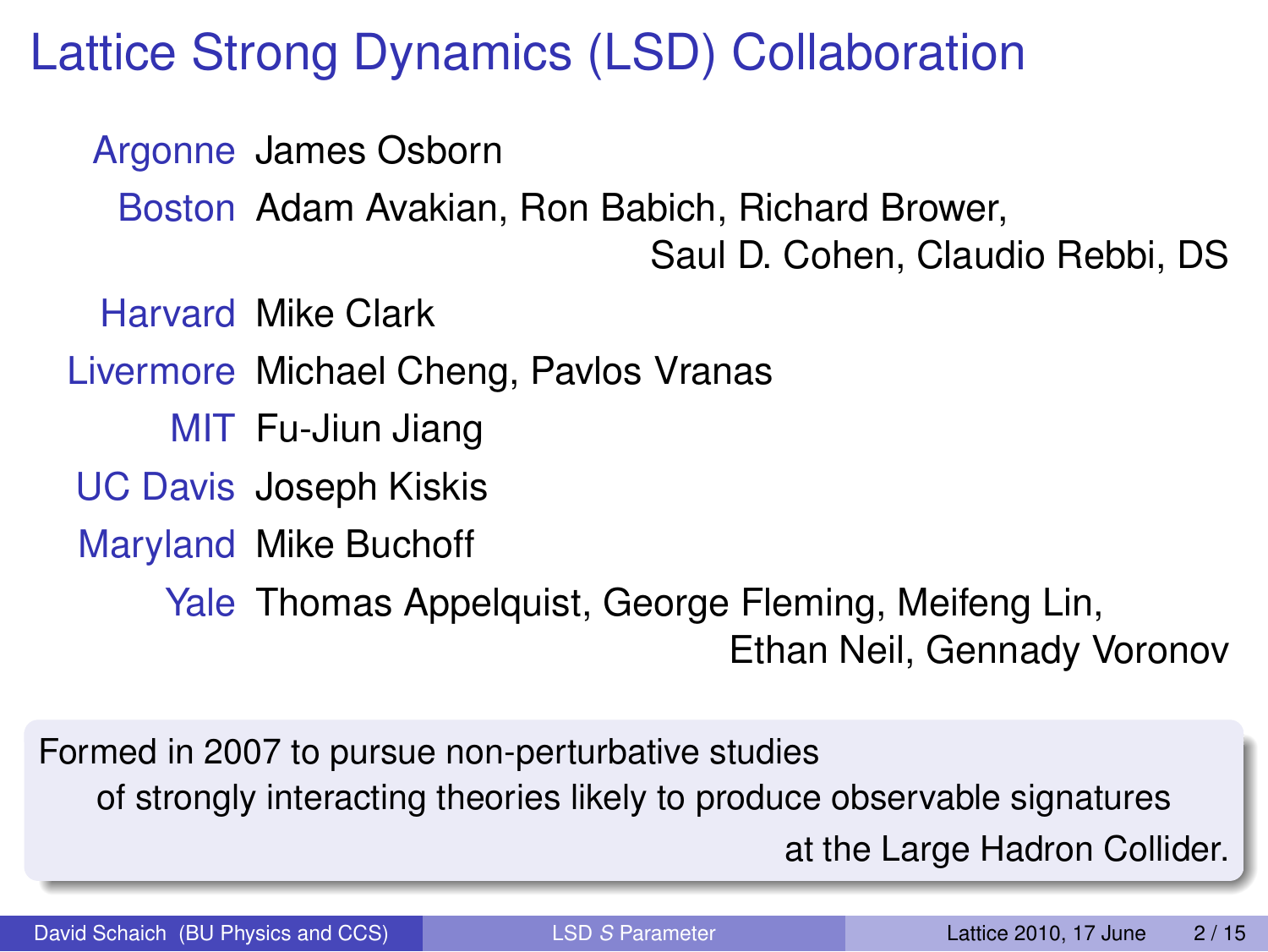**Outline** 



- [Lattice methods \(briefly\)](#page-9-0)
- [\(Preliminary\) Analysis and results](#page-12-0)

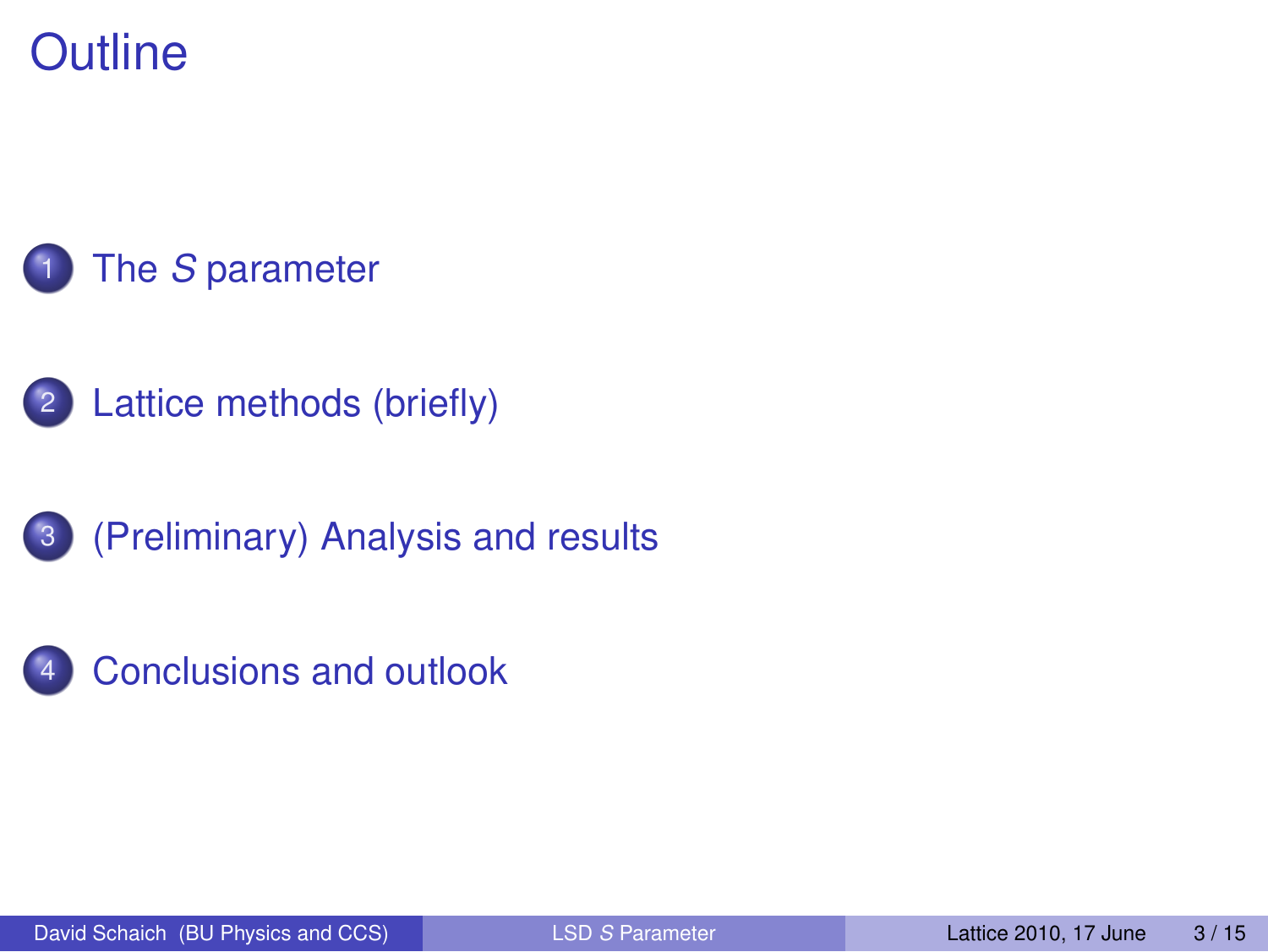## **Motivation**

What is the mechanism behind electroweak symmetry breaking?

 $SU(2)_l \times U(1)_Y \rightarrow U(1)_{em}$ 

- Many possibilities: standard model, technicolor, etc.
- In the absence of direct detection

exploit precision measurements of electroweak observables

Consider vacuum polarization (oblique) corrections, parameterize effects of physics beyond the standard model

$$
\gamma_{\text{vav}} \bullet_{\text{vav}} \gamma = i e^2 \Pi_{\text{QQ}} g^{\mu \nu} + \cdots
$$

$$
Z \sim 100 \text{ mW} \cdot \text{s} = i \frac{e^2}{cs} \left( \Pi_{3Q} - s^2 \Pi_{QQ} \right) g^{\mu \nu} + \cdots
$$

<span id="page-3-0"></span>
$$
Z\sim 2\pi\hbar\omega_0\sim Z\ =\ i\ {e^2\over c^2s^2}\,\big(\Pi_{33}{}^-2s^2\Pi_{30}{}+s^4\Pi_{00}\big)\,g^{\mu\nu}+\cdots
$$

$$
\Pi_{XY}^{\mu\nu}(q)=\sum_{x}e^{iq\cdot x}\left\langle J_X^{\mu}(x)J_Y^{\nu}(0)\right\rangle=g^{\mu\nu}\Pi_{XY}^{\perp}(q^2)+(q^{\mu}q^{\nu} \text{ terms})
$$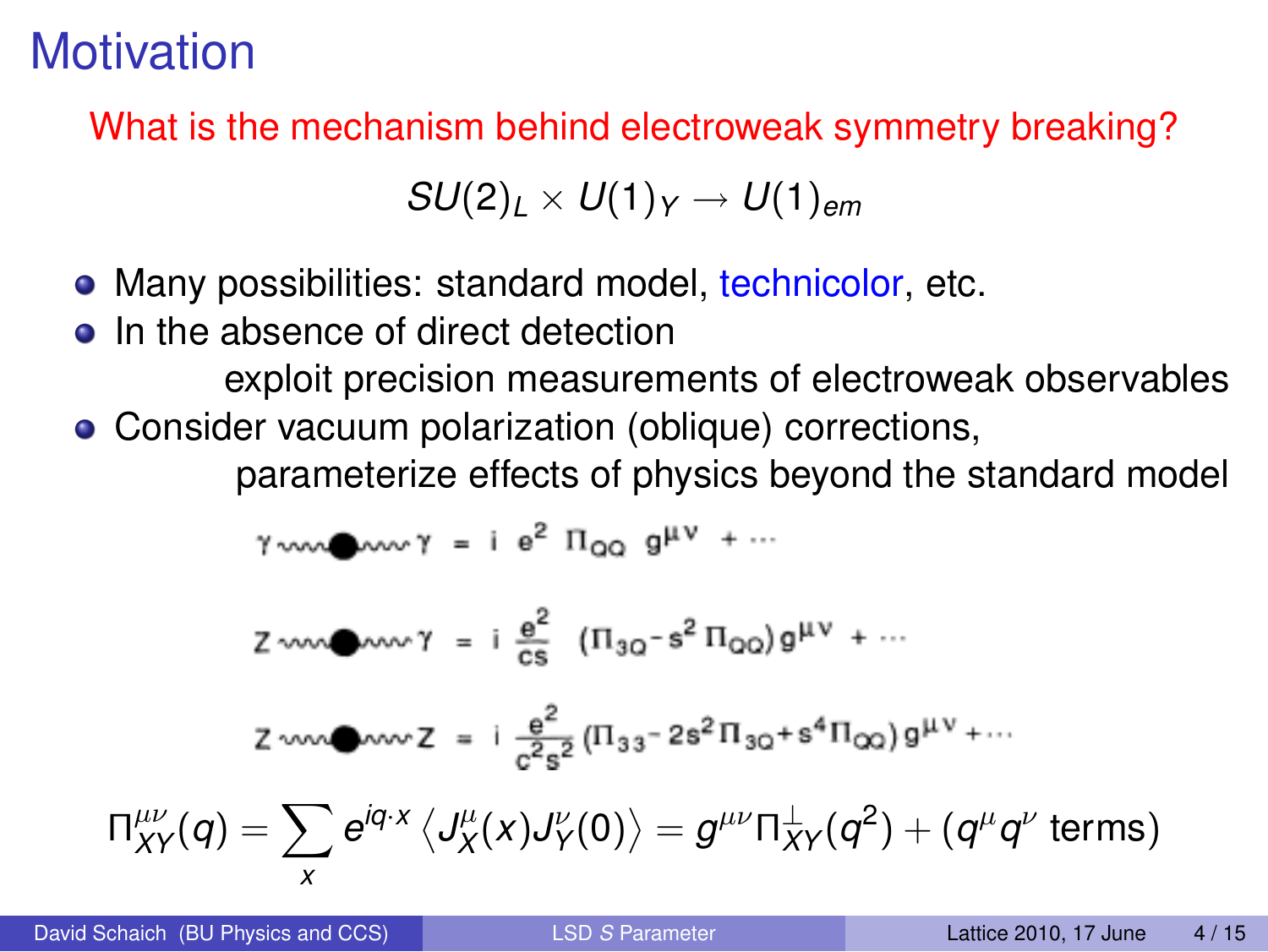### Definition of *S*

#### Peskin and Takeuchi, PRD **46**, 381 (1992)

Π*VV* = 2Π3*<sup>Q</sup>* Π*AA* = 4Π<sup>33</sup> − 2Π3*<sup>Q</sup> S* ≡ −4π *Nf* 2 *d dq*<sup>2</sup> h Π ⊥ *VV* (*q* 2 ) − Π ⊥ *AA*(*q* 2 ) i *q* <sup>2</sup>=0

In terms of spectral functions  $\rho(s) = -12\pi\text{Im}\Pi'(s)$ 

Subtract the standard model contribution so that *S* measures deviations from the SM

$$
S=\frac{1}{3\pi}\int_0^\infty \frac{ds}{s}\frac{N_f}{2}\left[\rho_V(s)-\rho_A(s)\right]
$$

 $(m_H)$  is SM Higgs mass)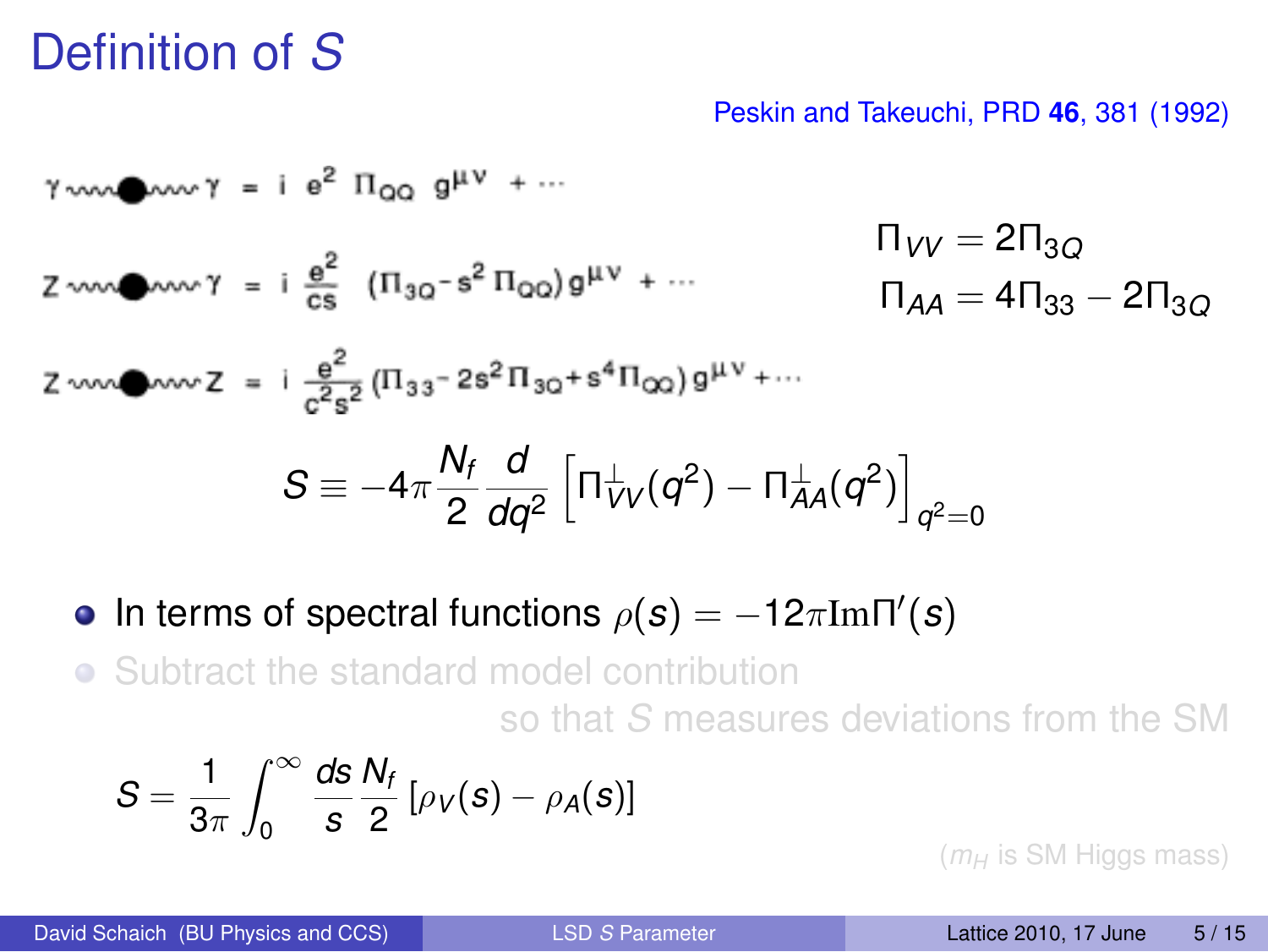### Definition of *S*

#### Peskin and Takeuchi, PRD **46**, 381 (1992)

$$
7 \text{ cm} \longrightarrow \gamma = i e^{2} \Pi_{QQ} g^{\mu\nu} + \cdots
$$
\n
$$
T_{VV} = 2 \Pi_{3Q}
$$
\n
$$
2 \text{ cm} \longrightarrow \gamma = i \frac{e^{2}}{cs} (\Pi_{3Q} - s^{2} \Pi_{QQ}) g^{\mu\nu} + \cdots
$$
\n
$$
T_{AA} = 4 \Pi_{33} - 2 \Pi_{3Q}
$$
\n
$$
2 \text{ cm} \longrightarrow \gamma = i \frac{e^{2}}{c^{2}s^{2}} (\Pi_{33} - 2s^{2} \Pi_{3Q} + s^{4} \Pi_{QQ}) g^{\mu\nu} + \cdots
$$
\n
$$
S \equiv -4 \pi \frac{N_{f}}{2} \frac{d}{dq^{2}} [\Pi_{VV}^{\perp}(q^{2}) - \Pi_{AA}^{\perp}(q^{2})]_{q^{2}=0}
$$

- In terms of spectral functions  $\rho(s) = -12\pi\text{Im}\Pi'(s)$
- Subtract the standard model contribution so that *S* measures deviations from the SM

$$
S = \frac{1}{3\pi} \int_0^{\infty} \frac{ds}{s} \left\{ \frac{N_f}{2} \left[ \rho_V(s) - \rho_A(s) \right] - \frac{1}{4} \left[ 1 - (1 - m_H^2/s)^3 \theta(s - m_H^2) \right] \right\}
$$
  
(*m<sub>H</sub>* is SM Higgs mass)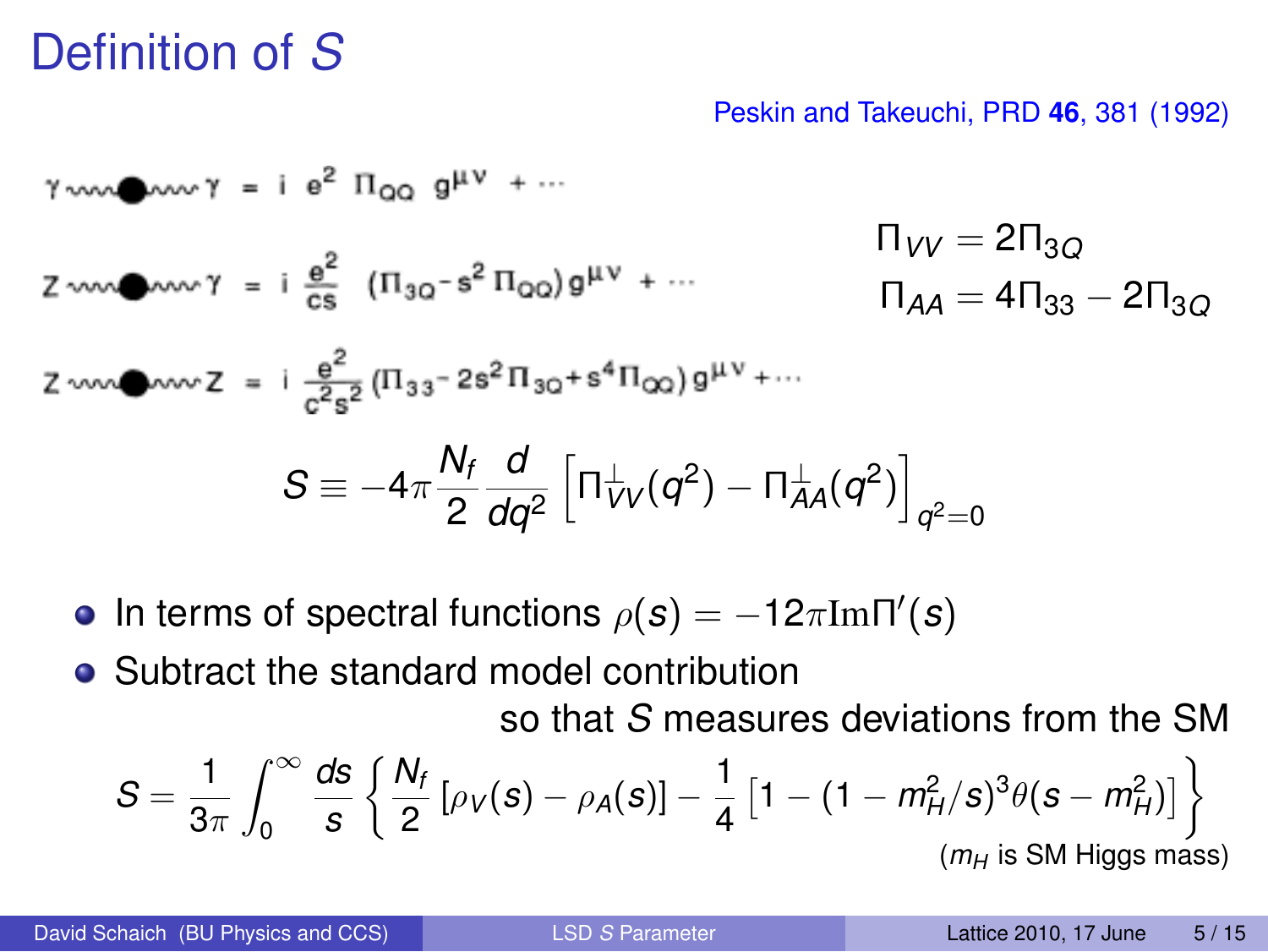### Experiments find  $S \approx 0$

Extract *S* from global fit to experimental data for

- $\triangleright$  *Z* decay partial widths and asymmetries
- Deep inelastic neutrino scattering

 $\blacktriangleright$  *M<sub>W</sub>*/*M<sub>Z</sub>* 

 $\blacktriangleright$  Atomic parity violation

Result: *S* consistent with zero



David Schaich (BU Physics and CCS) LSD *S* [Parameter](#page-0-0) Lattice 2010, 17 June 6/15

(PDG)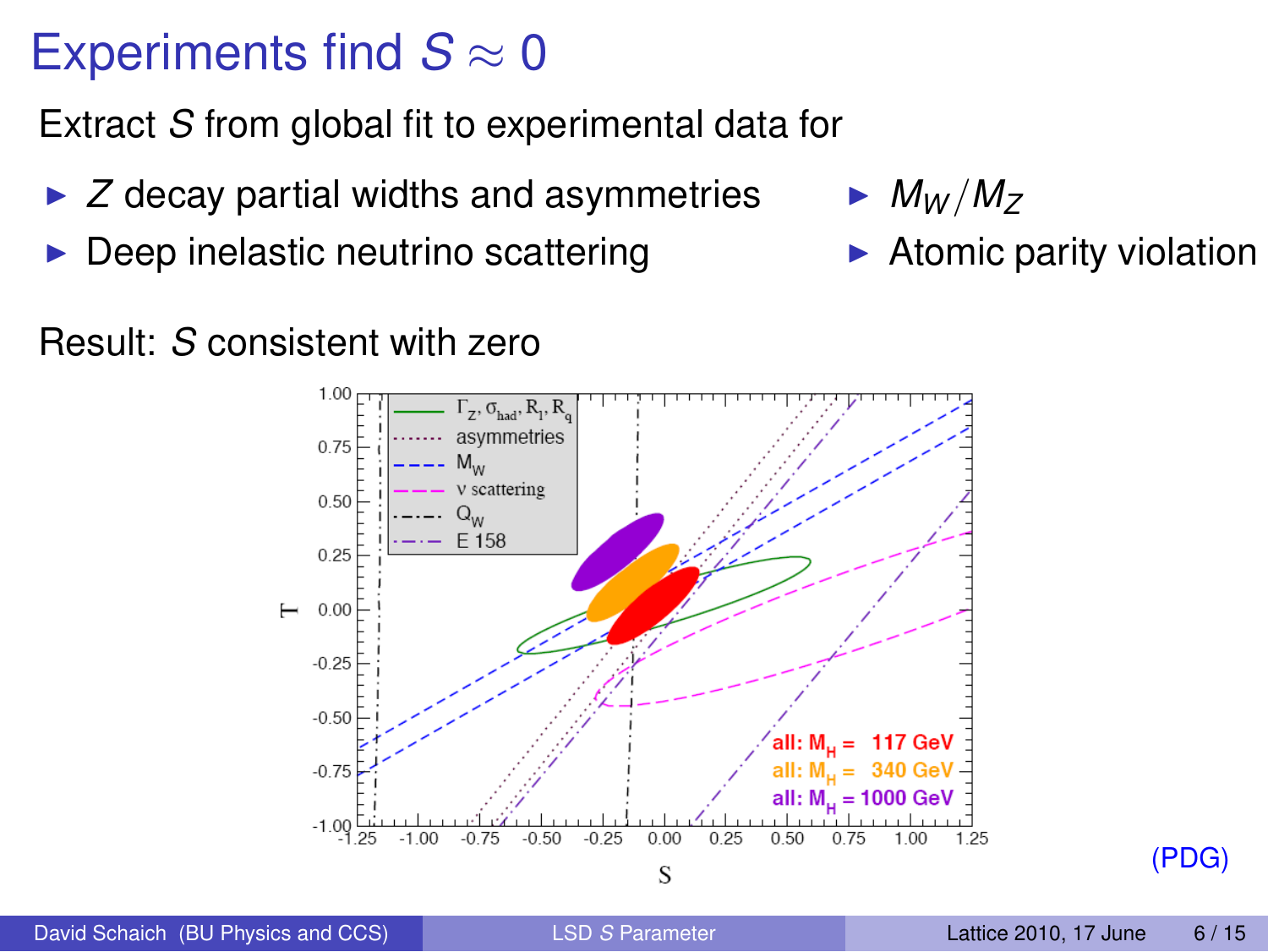### Conventional wisdom for *S*

Peskin and Takeuchi highlight two contributions to *S*:

<sup>1</sup> Single-pole approximation for ρ*<sup>A</sup>* and ρ*<sup>V</sup>*

assuming QCD-like spectrum and Weinberg sum rules

$$
0.25\frac{N_f}{2}\frac{N_c}{3}
$$

<sup>2</sup> χPT for pseudo-Nambu–Goldstone bosons at energies below *M*<sup>ρ</sup>

$$
\frac{1}{48\pi}\left(N_f^2-4\right) \log\left[\frac{M_{\rho}^2}{M_{PNGB}^2}\right]
$$

Both contributions positive and grow with *N<sup>f</sup>*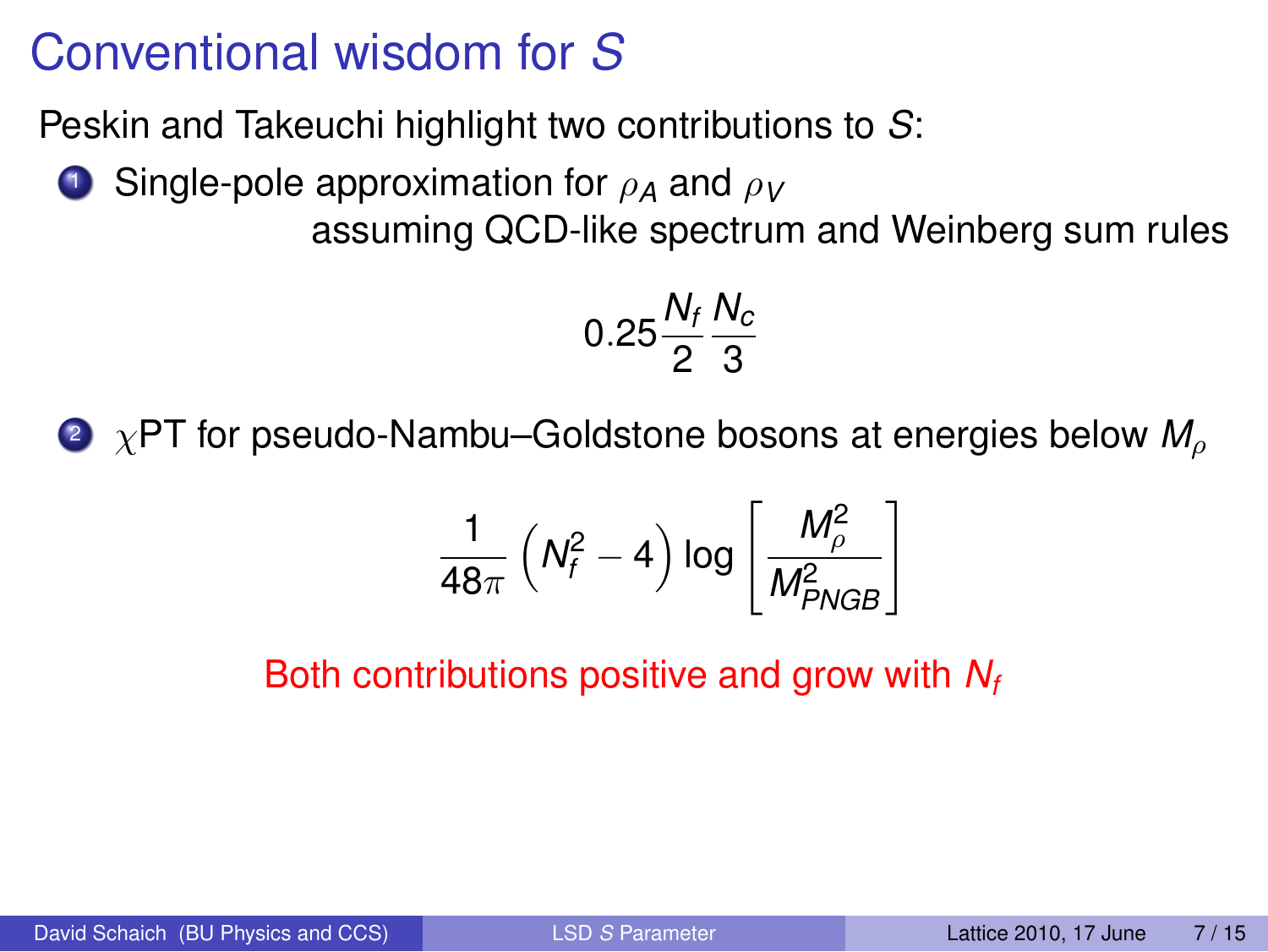### Conventional wisdom for *S*

Peskin and Takeuchi highlight two contributions to *S*:

**1** Single-pole approximation for  $ρ_A$  and  $ρ_V$ assuming QCD-like spectrum and Weinberg sum rules

> 0.25 $\frac{N_f}{2}$ *Nc* 3

<sup>2</sup> χPT for pseudo-Nambu–Goldstone bosons at energies below *M*<sup>ρ</sup>

$$
\frac{1}{48\pi}\left(N_f^2-4\right) \log\left[\frac{M_\rho^2}{M_{PNGB}^2}\right]
$$

Both contributions positive and grow with *N<sup>f</sup>*

<sup>3</sup> Parity doubling in walking/conformal theories reduces *S*?

These arguments are widely used in model building but need to be investigated from first principles.

David Schaich (BU Physics and CCS) LSD *S* [Parameter](#page-0-0) Lattice 2010, 17 June 7/15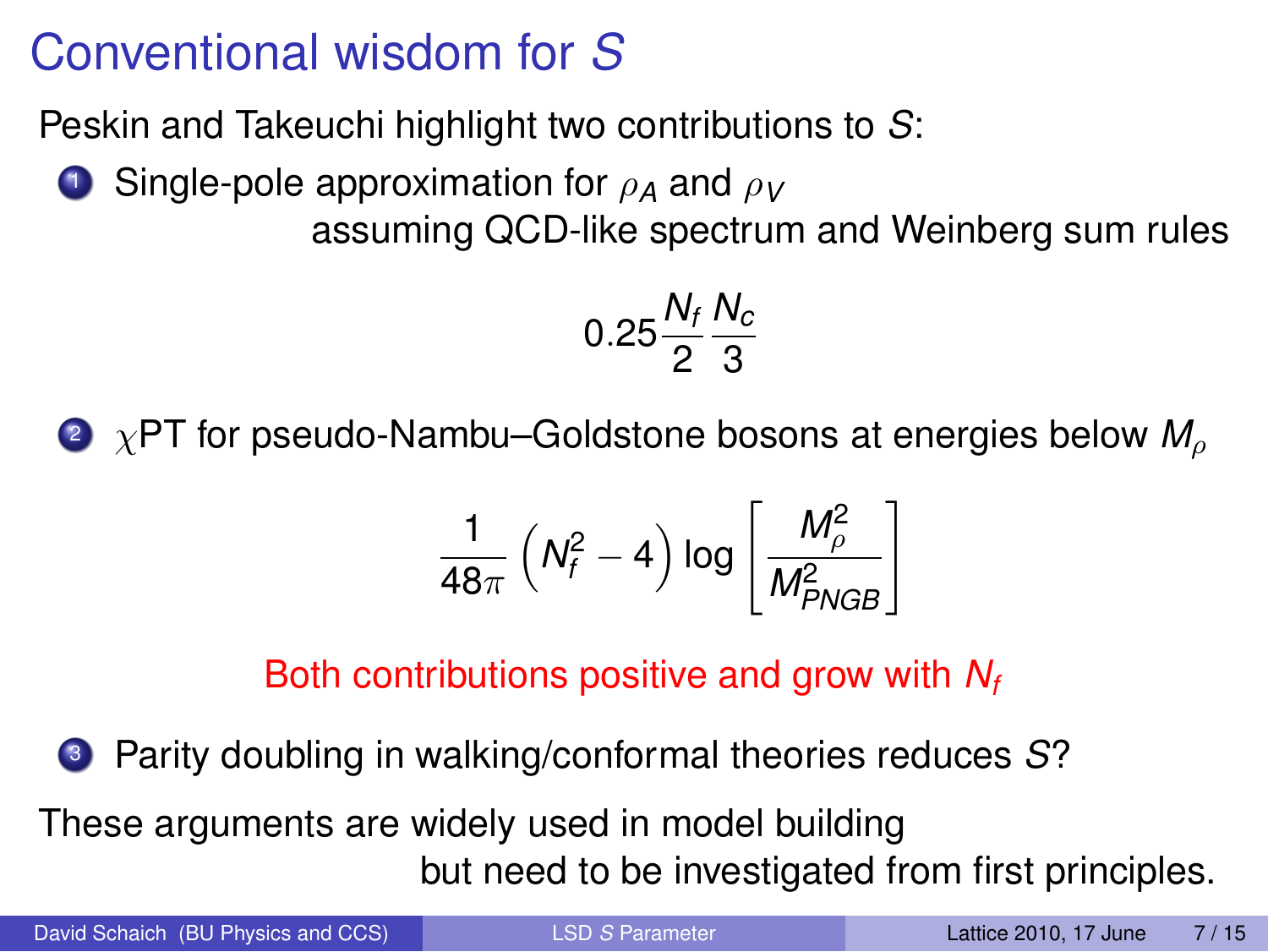### *S* on the lattice

- Chiral symmetry is crucial  $\Rightarrow$  use domain wall fermions
- Explore dependence on *N<sup>f</sup>* and *Nc*, starting from QCD *SU*(3) gauge theory; fundamental  $N_f = 2$  & 6; scales matched
- Exploratory calculations  $\Rightarrow$  short runs  $\leq$  1000 configurations 300 million core hours on LLNL BG/L + USQCD clusters + NSF Teragrid  $32^3 \times 64$  lattices;  $L_s = 16$ ; 0.005  $\leq m_f \leq 0.03$

<span id="page-9-0"></span>
$$
m_{res} = 2.59(1) \times 10^{-5} \text{ for } N_f = 2
$$
  

$$
m_{res} = 82.6(4) \times 10^{-5} \text{ for } N_f = 6
$$

### Previous lattice calculations of *S* by

JLQCD Collaboration (*N<sup>f</sup>* = 2 overlap) PRL **101**, 242001 (2008) [0806.4222] RBC-UKQCD Collaboration (*N<sup>f</sup>* = 2+1 DWF) PRD **81**, 014504 (2010) [0909.4931]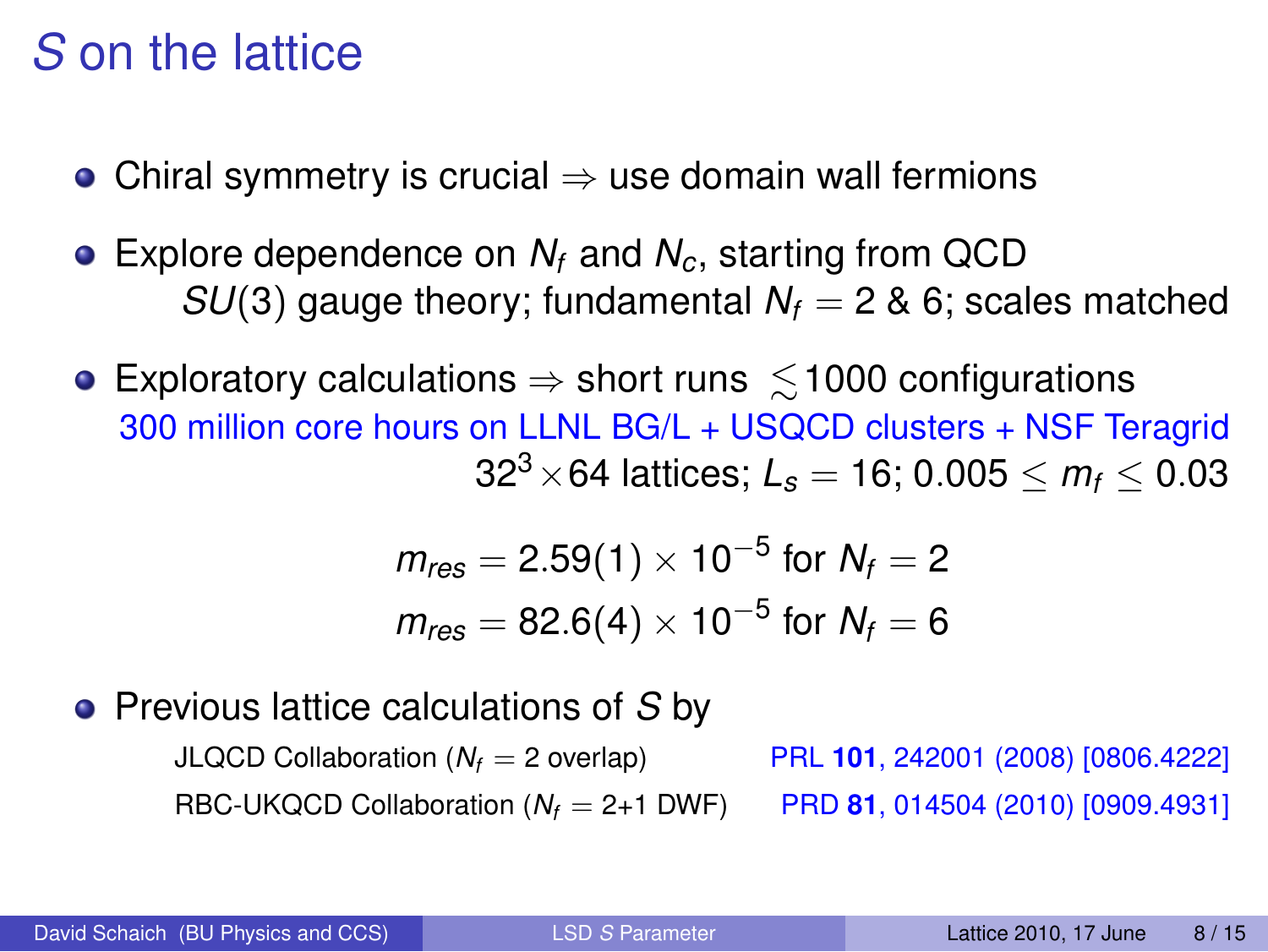### Currents and correlators

We measure

$$
\Pi^{\mu\nu}_{V-A}(q)=\sum_{x}e^{iq\cdot x}\left[\langle \mathcal{V}^{\mu}(x)V^{\nu}(0)\rangle-\langle \mathcal{A}^{\mu}(x)A^{\nu}(0)\rangle\right]
$$

 $\mathcal{V}^{\mu}$  and  $\mathcal{A}^{\mu}$  are conserved domain wall currents (point-split, summed over the fifth dimension)

- *V* <sup>ν</sup> and *A* <sup>ν</sup> are local currents defined on the domain walls
- Conserved currents ensure that lattice artifacts cancel, needed for clean signal RBC-UKQCD
- $\langle V^{\mu}(x)V^{\nu}(0)\rangle$  and  $\langle A^{\mu}(x)A^{\nu}(0)\rangle$  require  $\mathcal{O}(L_{s})$  inversions
- Suffices to use  $\langle \mathcal{V}^{\mu}(x) V^{\nu}(0) \rangle$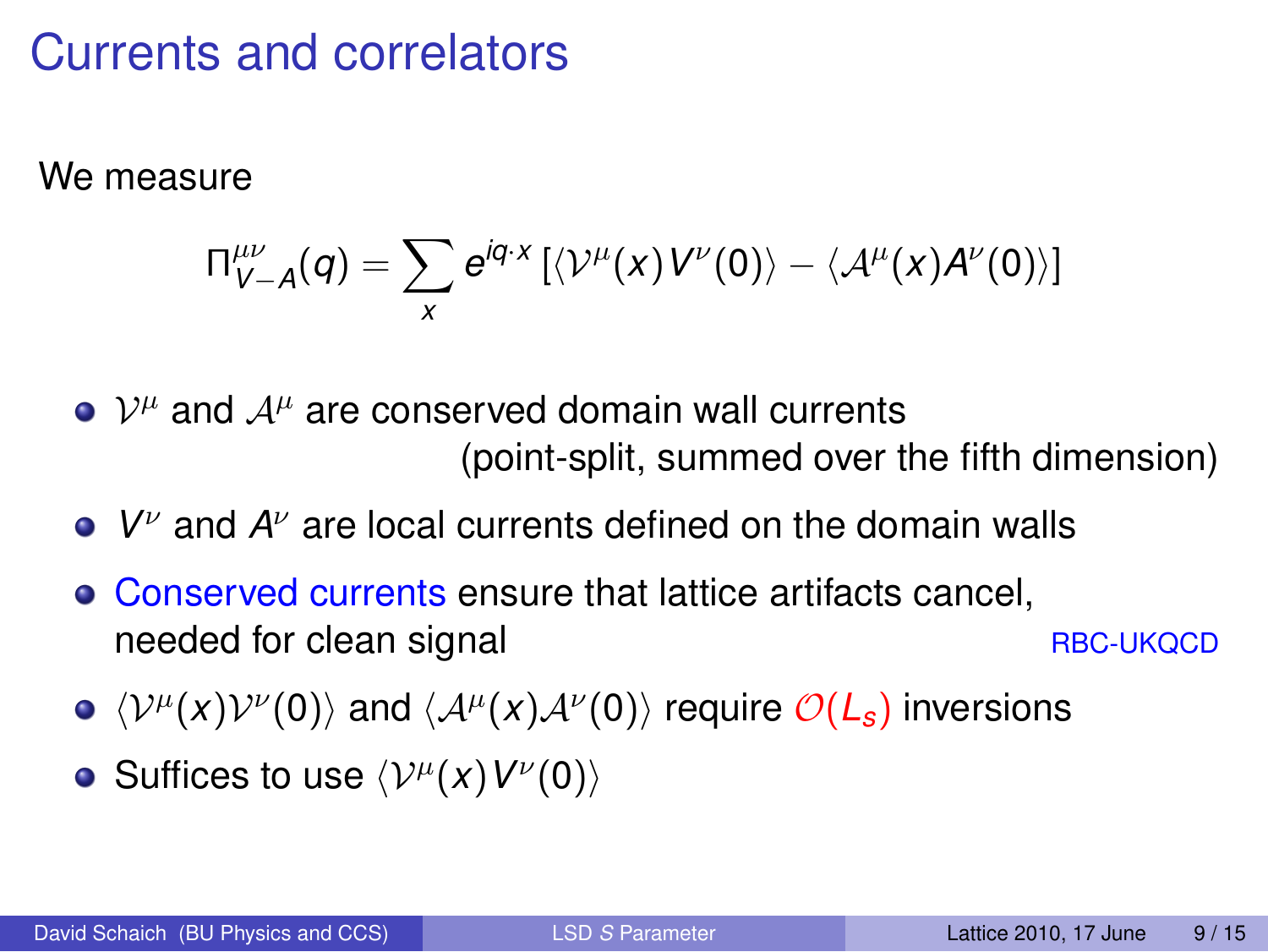### Ward identities and violations





$$
\left[\sum_{x} e^{i q \cdot x} \left(\langle \mathcal{V}^{\mu} V^{\nu} \rangle - \langle \mathcal{A}^{\mu} A^{\nu} \rangle \right) \right] \widehat{q}_{\nu} \approx 0
$$



$$
\widehat{q}_{\mu}\left[\sum_{x}e^{iq\cdot x}\left\langle V^{\mu}(x)V^{\nu}(0)\right\rangle \right]\neq 0
$$



$$
\left[\sum_{x} e^{iq \cdot x} \left(\langle V^{\mu} V^{\nu} \rangle - \langle A^{\mu} A^{\nu} \rangle \right)\right] \widehat{q}_{\nu} \neq 0
$$

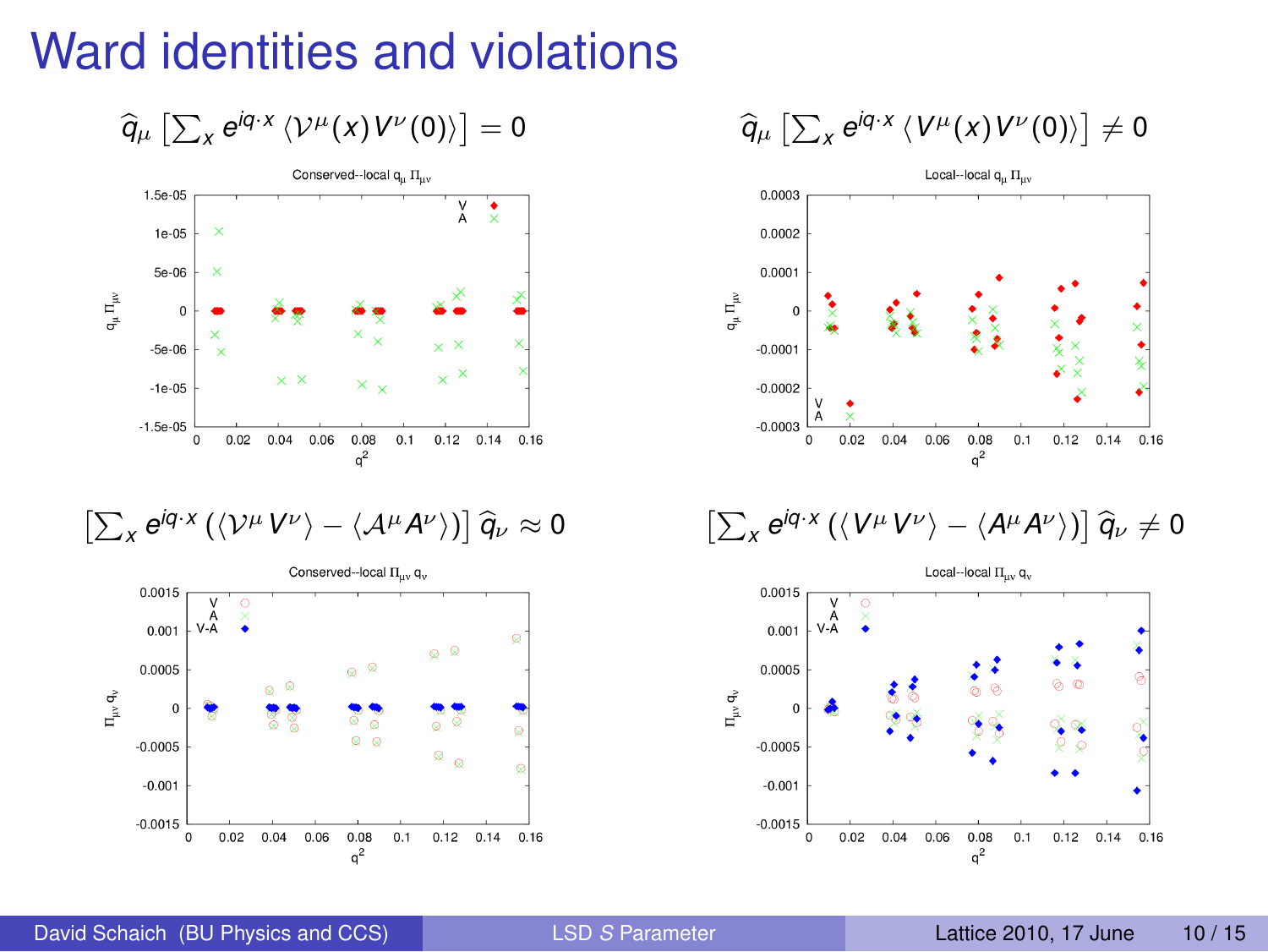### Polarization function

We have information from both the correlators and the spectrum

$$
\Pi_{V-A}^{\perp}(q^2) = -F_{\pi}^2 + \frac{q^2}{12\pi^2} \int_0^{\infty} ds \frac{\rho_V(s) - \rho_A(s)}{s + q^2}
$$

$$
S = 4\pi \frac{d}{dq^2} \left[ \Pi_{V-A}^{\perp}(q^2) \right]_{q^2=0}
$$



<span id="page-12-0"></span>What are the best ways to extract *S* from  $\sqcap_{V-A}^{\perp}(q^2)?$ 

David Schaich (BU Physics and CCS) LSD *S* [Parameter](#page-0-0) Lattice 2010, 17 June 11/15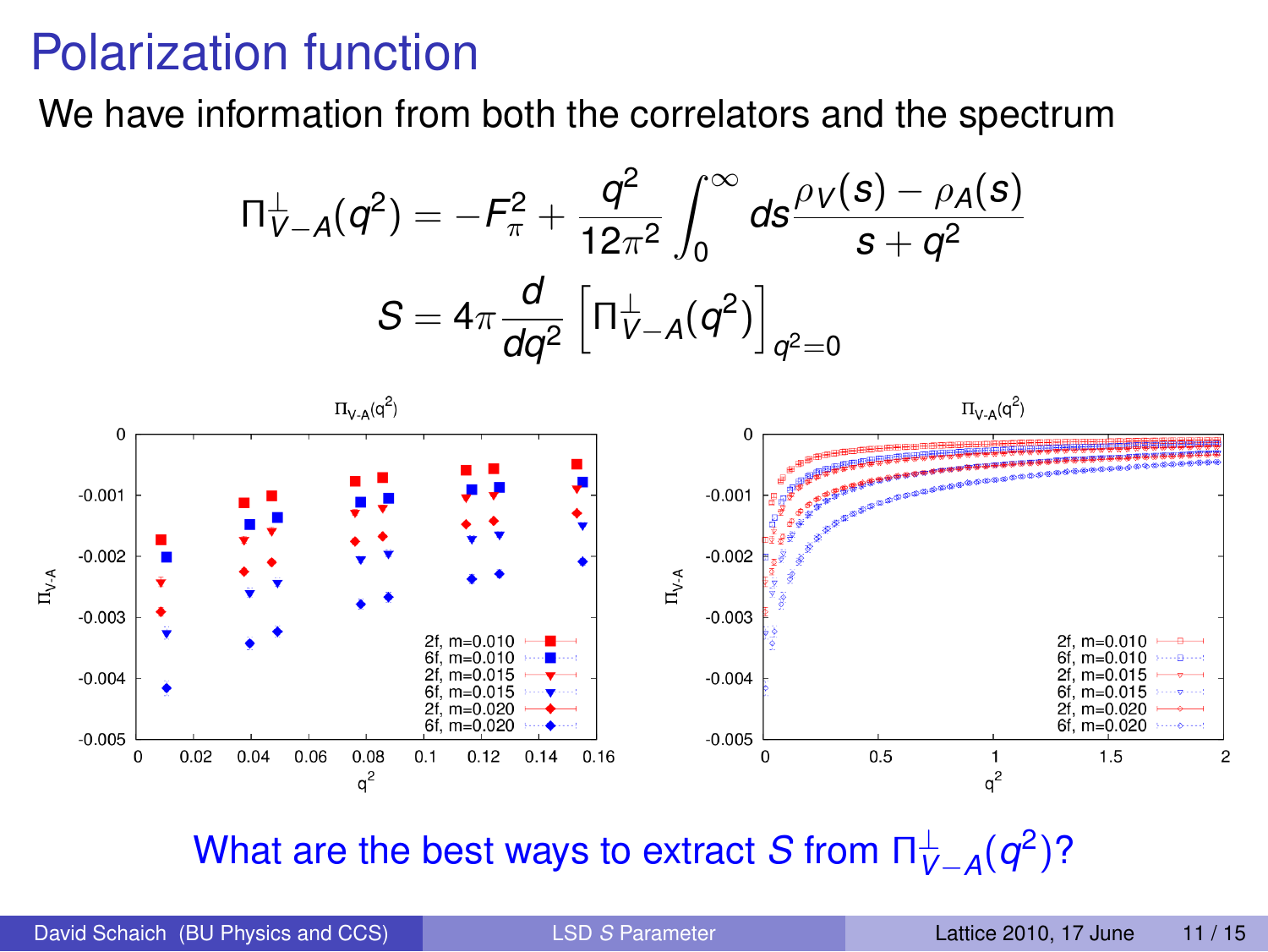### Single-pole dominance model

$$
\rho_A(s) = 12\pi^2 F_{a_1}^2 \delta\left(s - M_{a_1}^2\right) \qquad \rho_V(s) = 12\pi^2 F_{\rho}^2 \delta\left(s - M_{\rho}^2\right)
$$

$$
\Pi_{V-A}^{\perp}(q^2) = -F_{\pi}^2 + q^2 \left(\frac{F_{\rho}}{M_{\rho}^2 + q^2} - \frac{F_{a_1}}{M_{a_1}^2 + q^2}\right)
$$

Reconstruct  $\Pi_{V-A}^\perp(q^2)$  using results summarized in previous talk Compare against direct calculation  $\bullet$ 



David Schaich (BU Physics and CCS) LSD *S* [Parameter](#page-0-0) Lattice 2010, 17 June 12/15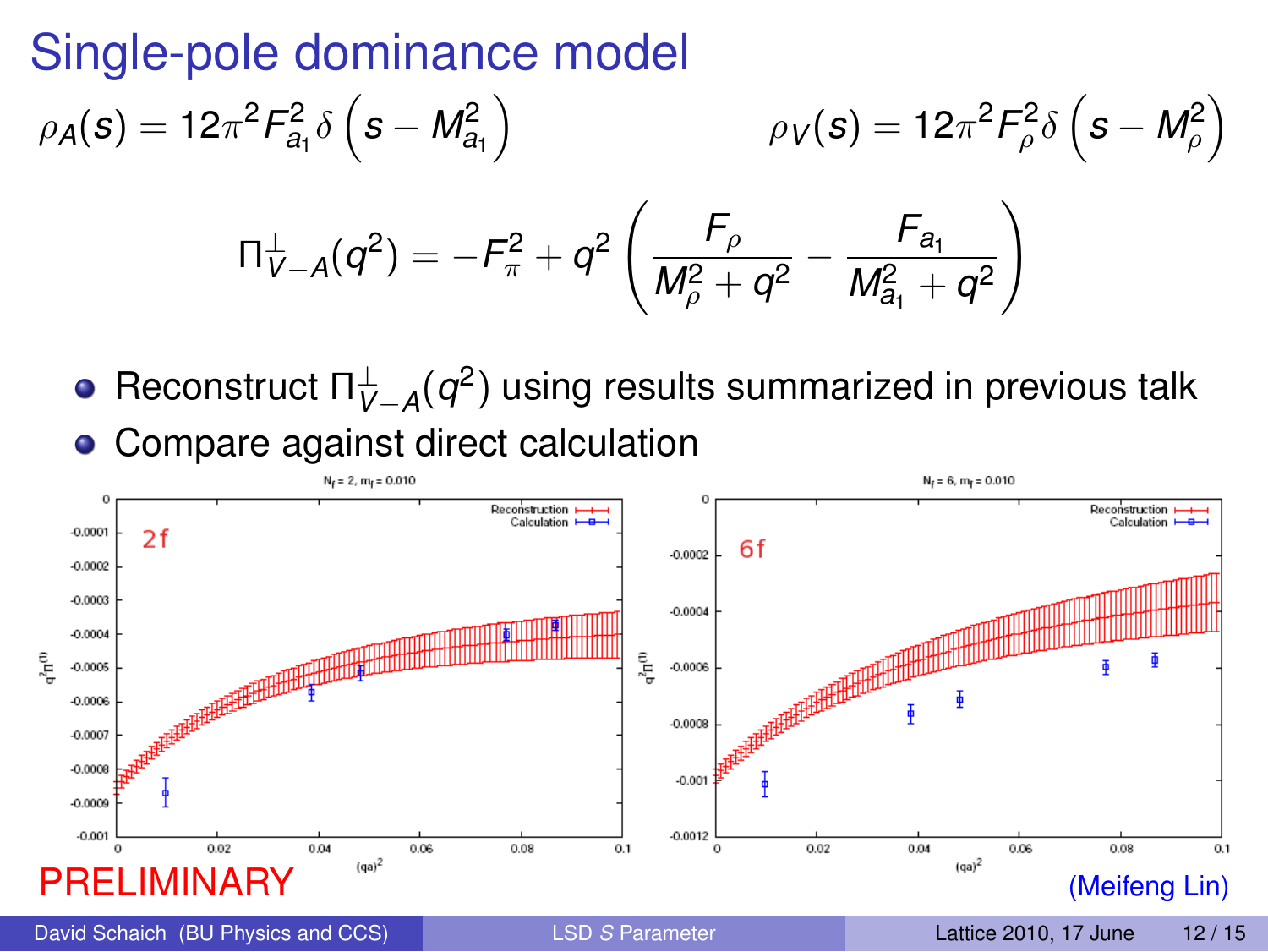Chiral perturbation theory for  $N_f = 2$ 

$$
S = \frac{1}{12\pi} \left( \overline{\ell}_5 + \log \left[ \frac{m_{\pi}^2 \frac{v^2}{f_{\pi}^2}}{m_H^2} \right] - \frac{1}{6} \right)
$$

 $\overline{\ell}_5$  is extracted from Gasser and Leutwyler, Ann. Phys. **158**, 142 (1984)

$$
\Pi_{V-A}^{\perp}(q^2) = -F_{\pi}^2 + q^2 \left[ \frac{1}{24\pi^2} \left( \overline{\ell}_5 - \frac{1}{3} \right) + \frac{2}{3} (1+x) \overline{J}(x) \right]
$$
  

$$
\overline{J}(x) = \frac{1}{16\pi^2} \left( \sqrt{1+x} \log \left[ \frac{\sqrt{1+x}-1}{\sqrt{1+x}+1} \right] + 2 \right), \qquad x \equiv 4M_{\pi}^2/q^2
$$

• As discussed in previous talks, expect  $\chi$ PT marginal for  $N_f = 2$ , inapplicable for  $N_f = 6$ 

- General-*N<sub>f</sub>* analog not yet known
- Must take only two flavors to the chiral limit,

any others remain massive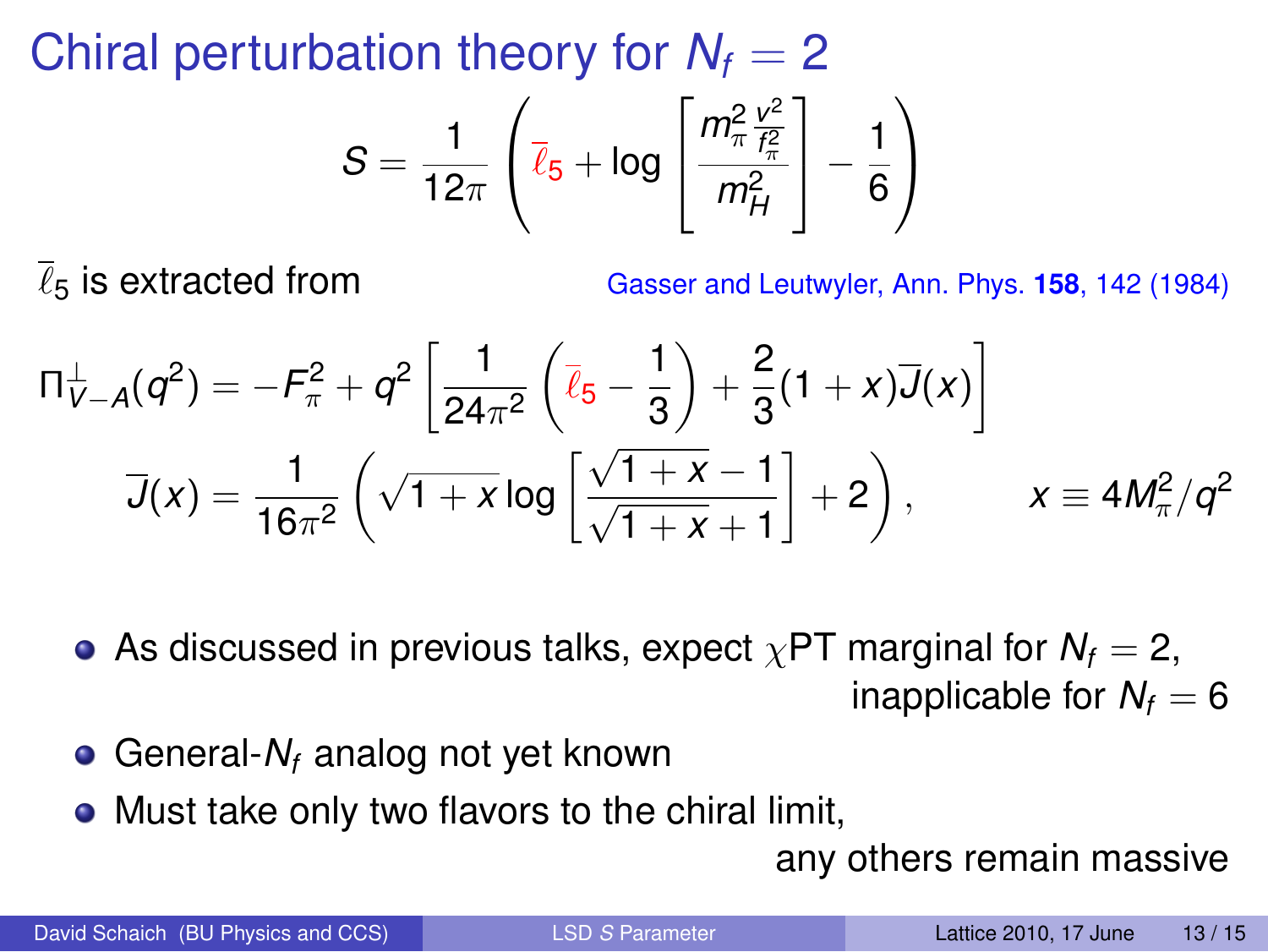# Comparing  $N_f = 2$  and  $N_f = 6$  VERY PRELIMINARY



- Compare contribution to *S* per electroweak doublet
- Don't yet subtract standard model contribution
- Fits with and without using χPT converge for smaller *m<sup>f</sup>*
- $\sim$  25% reduction when  $N_{\it f}$  increases from 2 to 6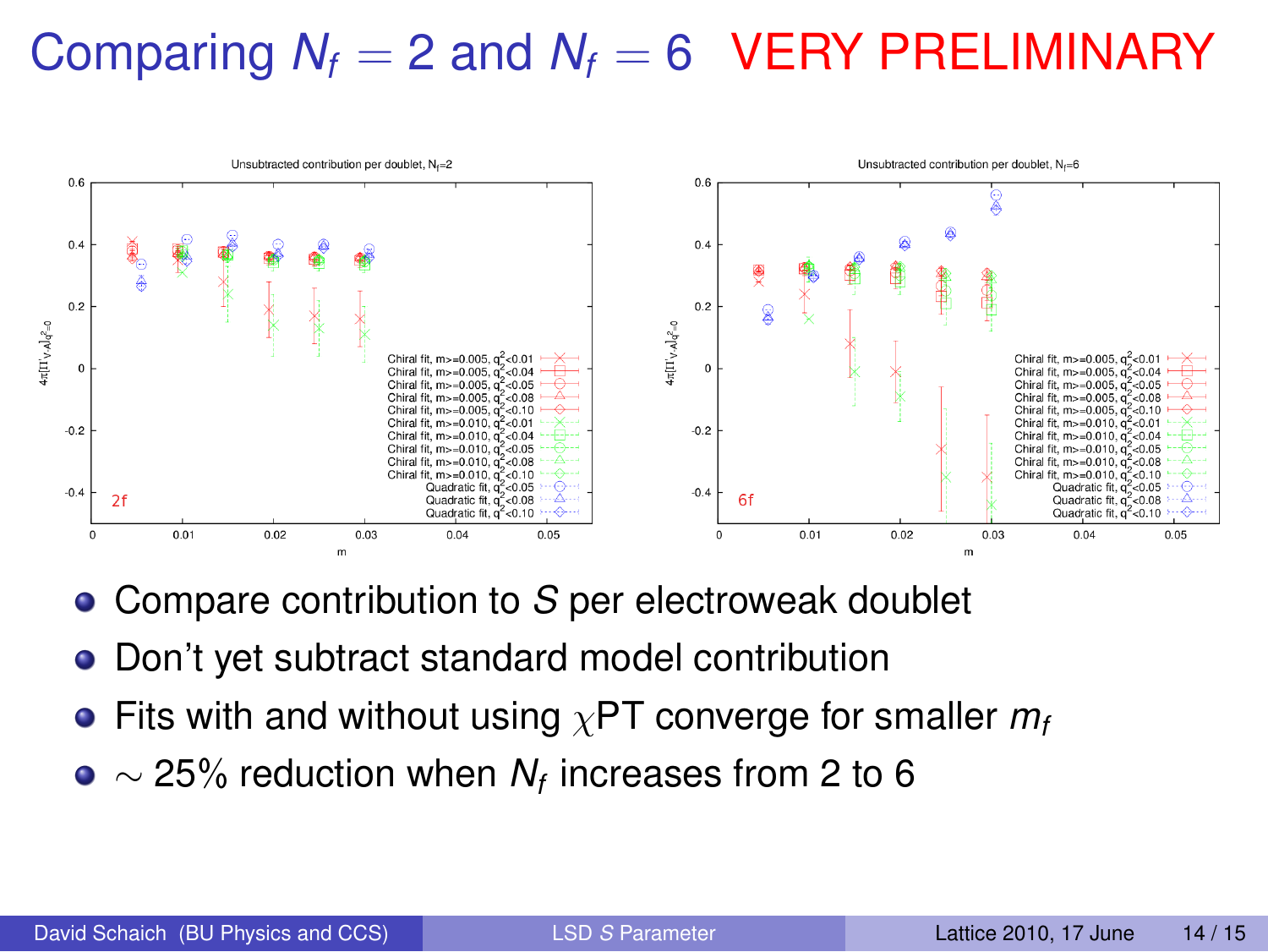### Conclusions and outlook

- We calculate *S* on the lattice using conserved DWF currents
- Preliminary results for  $N_f = 2$

agree with expectations and previous studies

• Preliminary signs of reduction in contribution per doublet

<span id="page-16-0"></span>as *N<sup>f</sup>* increases from 2 to 6.

# Next steps

**1** Extracting final results and systematics from data presented above

- **2** Implementing twisted boundary conditions to explore smaller  $q^2$
- <sup>3</sup> Continue exploring how *S* varies with *N<sup>f</sup>* , *N<sup>c</sup>*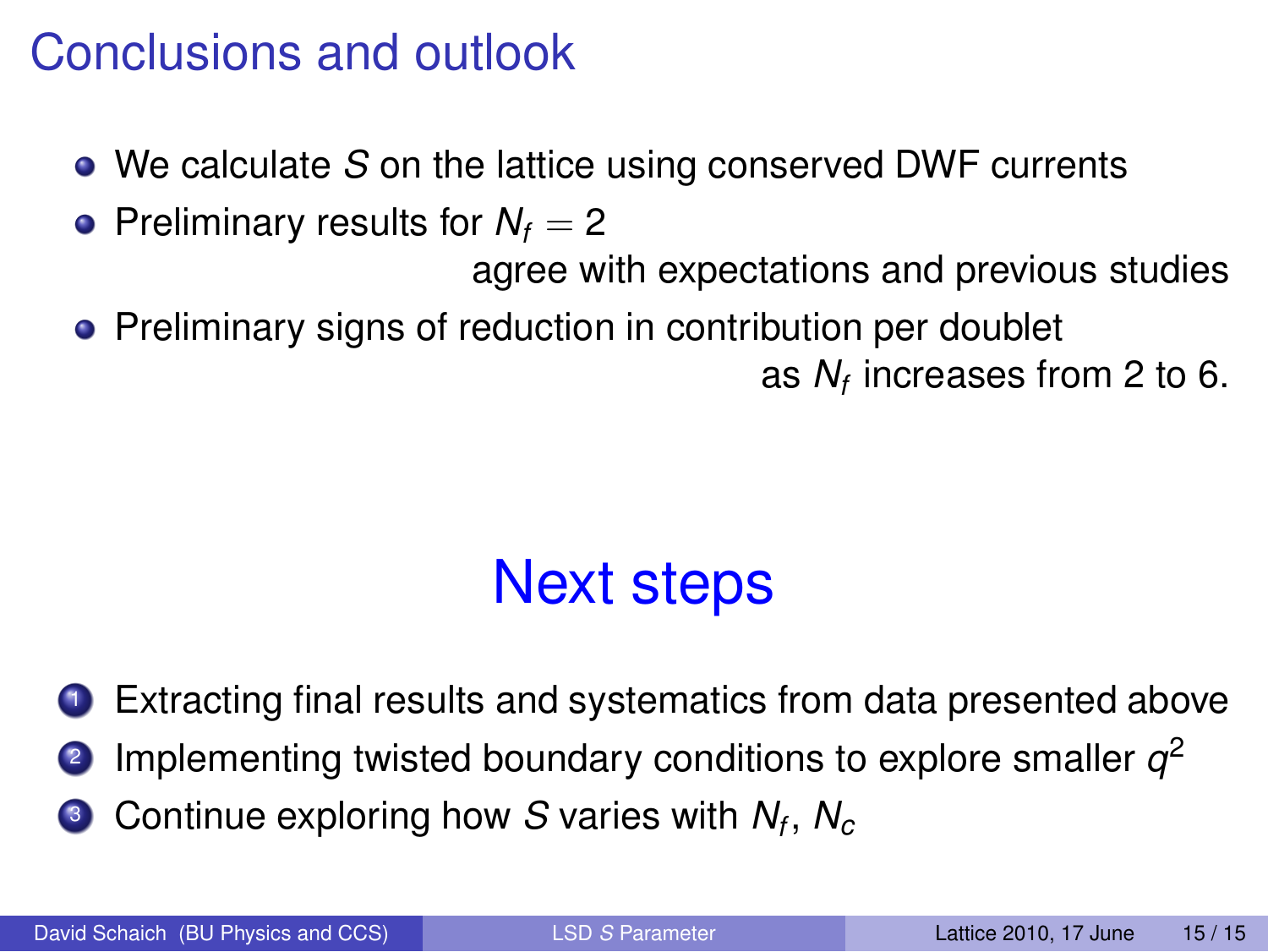# Bonus slides!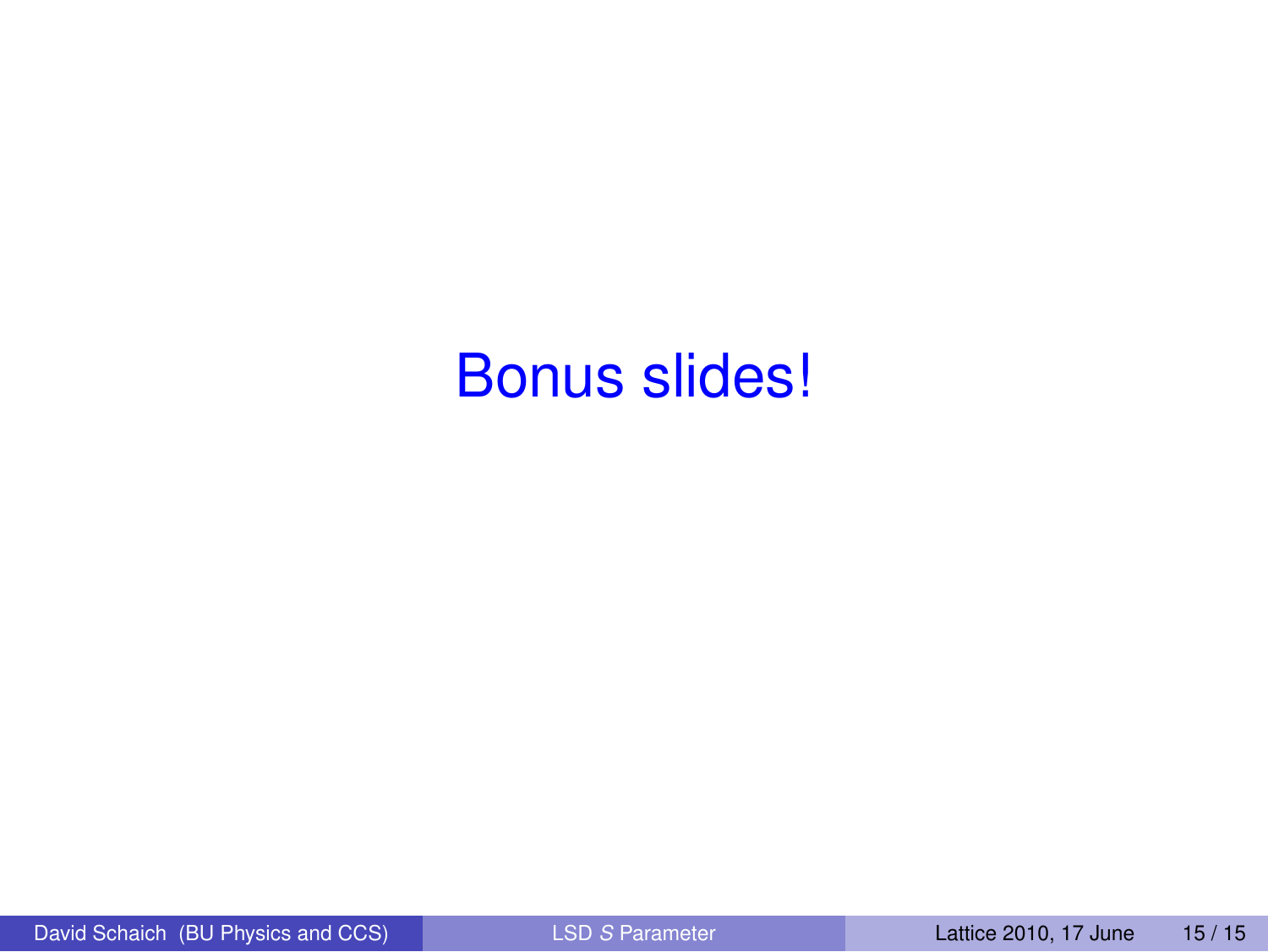### Conserved and local domain wall currents

Conserved currents:

$$
\mathcal{V}^{\mu}(x) = \sum_{s=0}^{L_s-1} j^{\mu}(x, s) \qquad \qquad \mathcal{A}^{\mu}(x) = \sum_{s=0}^{L_s-1} sign\left(s - \frac{L_s-1}{2}\right) j^{\mu}(x, s)
$$

$$
j^{\mu}(x,s)=\overline{\Psi}(x+\widehat{\mu},s)\frac{1+\gamma^{\mu}}{2}U_{x,\mu}^{\dagger}\Psi(x,s)-\overline{\Psi}(x,s)\frac{1-\gamma^{\mu}}{2}U_{x,\mu}\Psi(x+\widehat{\mu},s)
$$

Local currents:

$$
V^{\mu}(x) = \overline{q}(x)\gamma^{\mu}q(x) \qquad A^{\mu}(x) = \overline{q}(x)\gamma^{\mu}\gamma^{5}q(x)
$$

$$
q(x) = P_{L}\Psi(x,0) + P_{R}\Psi(x,L_{s}-1)
$$